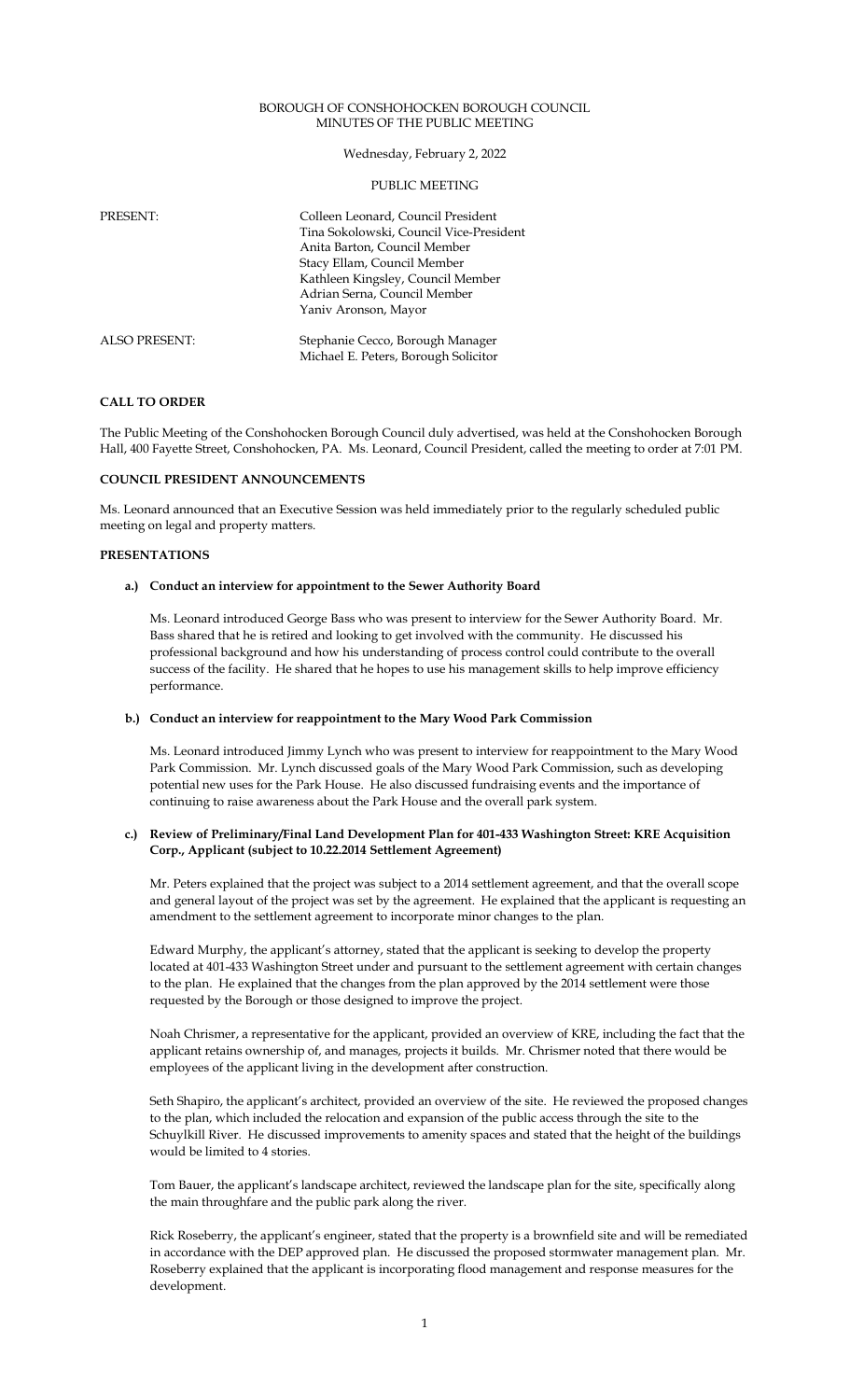Ms. Barton inquired about traffic along Washington Street. Mr. Roseberry confirmed that the applicant is working with the Borough to implement and/or contribute to the recommended traffic improvements required to offset the anticipated impact of the development.

Mr. Peters stated that an amendment to the settlement agreement would be drafted and presented to Council for consideration of approval at the February Voting Meeting.

### **d.) Emergency Management Presentation, Ray Sokolowski, Emergency Management Coordinator**

Ray Sokolowski, Emergency Management Coordinator, provided an overview of the major construction projects occurring within the Borough. He discussed population shifts and the need for expanding the Borough's emergency services to meet the demand and needs of the Borough's expanded population.

Police Chief Metz, Fire Marshal Gunning and Battalion Chief Young discussed how their respective departments are prepared to handle an emergency with the population increase expected to come into the Borough with the completion of these new construction projects.

Police Chief Metz, Fire Marshal Gunning and Battalion Chief Young discussed future departmental needs regarding planning for potential capital expenditures.

## **LAND USE MATTERS, PUBLIC HEARINGS AND ORDINANCES**

### **a.) Discuss and consider authorizing advertisement of a zoning ordinance amendment to amend notice provisions and expiration of approvals**

Mr. Peters stated that, currently, zoning notices are provided to property owners within 500 feet of a property owner who is seeking zoning relief. He explained that, given the density of the Borough, Administration recommends reducing the required notice from 500 ft. to 250 ft. Mr. Peters added the Brough Administration also recommends that Borough staff, instead of the applicant, prepare and send the zoning notices.

Mr. Peters explained that the zoning ordinance currently states that zoning relief approval expires if the applicant fails to obtain a permit within 6 months of the approval date. He stated that this provision has resulted in many requests for an extension. Therefore, Borough Administration recommends that variances, conditional uses, and special exceptions expire within 1 year of the approval date.

**Ms. Barton made a motion to authorize advertisement of the zoning ordinance amendment to amend notice provisions and expirations of approval and a motion to authorize review of the zoning amendment by the Montgomery County Planning Commission and Borough of Conshohocken Planning Commission with a public hearing to be set for the soonest applicable date, seconded by Ms. Kingsley. The motion carried 6-0. (Tutino absent)** 

**b.) Discuss and consider authorizing advertisement of a zoning ordinance amendment to remove residential uses in SP Zoning Districts** 

Mr. Peters shared that Borough Administration has performed a comprehensive review of its housing stock and, at the same time, has performed a comprehensive analysis of emergency management within the Borough, specifically within the area of the Borough located on or near the Schuylkill River. He explained that based on that analysis, Borough Administration recommends that Council consider amending the SP-1, SP-2, SP-3, and SP-4 zoning districts to remove residential uses as permitted uses in any of the specially planned districts.

**Mr. Serna made a motion to authorize advertisement of a zoning ordinance amendment to remove residential uses in the SP Zoning Districts and a motion to authorize review of the amendment by the Montgomery County Planning Commission and Borough of Conshohocken Planning Commission with a public hearing to be set for the soonest applicable date, seconded by Ms. Kingsley. The motion carried 6-0. (Tutino absent)** 

**c.) Discuss and consider authorizing advertisement of an ordinance to vacate a portion of Corson Street** 

Mr. Peters explained that the developer of 400 West Elm Street is requesting Council's approval to vacate a portion of Corson Street as part of the approved land development project. He stated that the applicant intends to use the proposed vacated area to provide access to the parking area for the multifamily residential building.

**Ms. Ellam made a motion to authorize advertisement of an ordinance to vacate a portion of Corson Street associated with the 400 West Elm Street Development, seconded by Ms. Barton. The motion carried 6-0. (Tutino absent)**

#### **COUNCIL BUSINESS**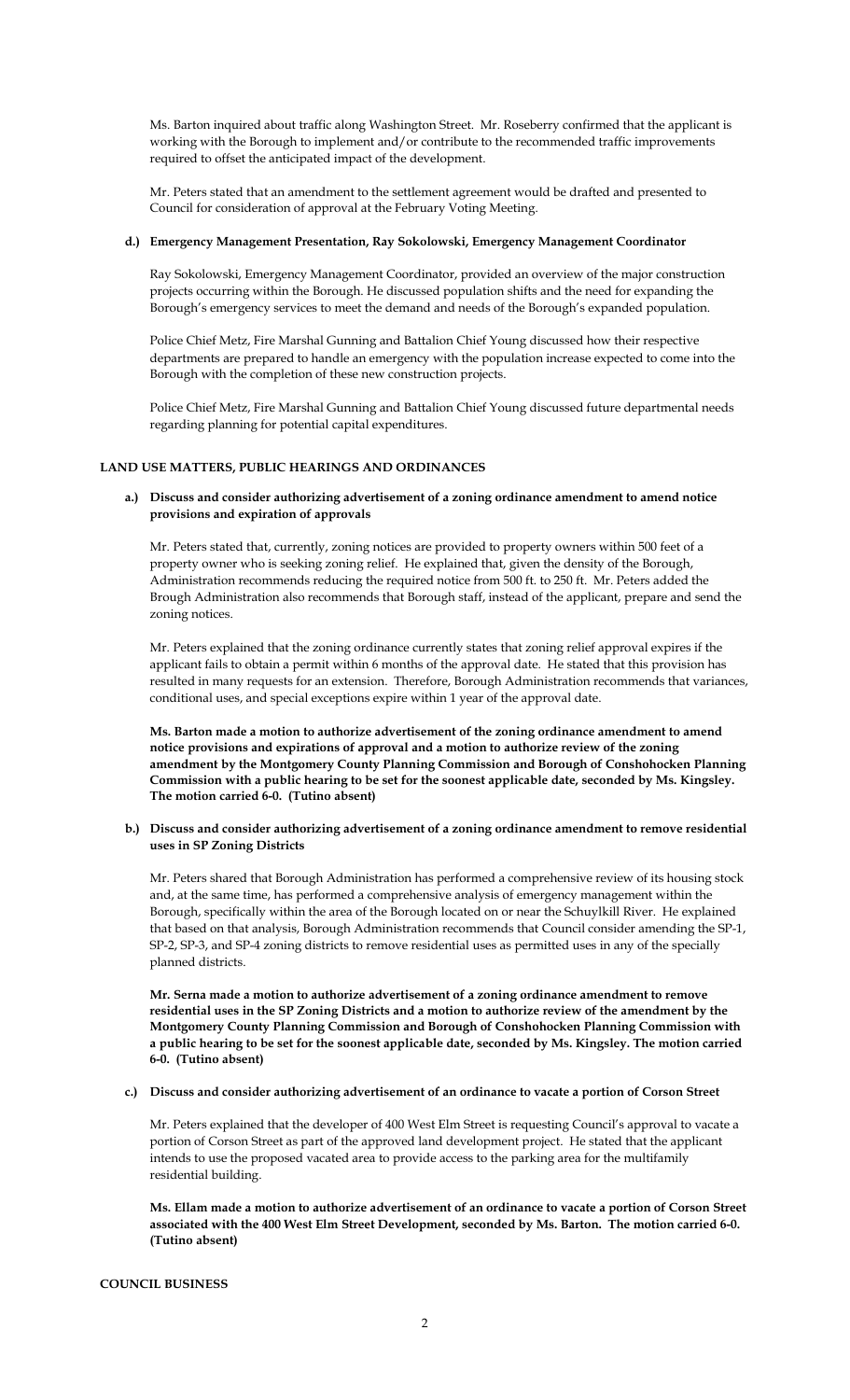**a.) Consider appointing an applicant to the Sewer Authority Board**

**Ms. Sokolowski made a motion to appoint Aparna Chhibber to the Sewer Authority Board to fill the position vacated by Felix Raimondo (2022 – 2026), seconded by Ms. Kingsley. Mr. Serna recused himself. The motion carried 5-0. (Tutino absent)**

## **MANAGER MATTERS**

**a.) Consider approving the proposal to perform Cable Franchise Renewal Services with Cohen Law Group**

Ms. Cecco requested that Council consider authorizing Cohen Law Group to assist in a franchise fee audit and cable franchise renewal negotiations with Comcast.

**Ms. Barton made a motion to approve the proposal to perform Cable Franchise Renewal Services with Cohen Law Group and authorize the Borough Management to execute an engagement letter with Cohen Law Group, seconded by Ms. Ellam. The motion carried 6-0. (Tutino absent)**

#### **b.) Consider approving Resolution 2022-04 authorizing the sale of a Police vehicle**

Ms. Cecco explained that Borough Administration has identified a 2015 Chevy Tahoe that is no longer of use to the Borough per the vehicle depreciation schedule. She asked Council to consider authorizing the sale of the vehicle on Municibid with a reserve price of \$18,000.00.

**Ms. Sokolowski made a motion to approve Resolution 2022-04 authorizing the sale of a Police Department 2015 Chevy Tahoe, seconded by Ms. Kingsley. The motion carried 6-0. (Tutino absent)**

#### **DEPARTMENT MATTERS**

There were no department matters.

#### **LEGAL MATTERS**

**a.) Discuss a resolution to amend the Borough's Business Privilege Tax and Mercantile License Tax Regulations** 

Mr. Peters reviewed the proposed resolution stipulations and formula to calculate the applicable tax rebate.

### **b.) Discuss and consider authorizing advertisement of an ordinance to authorize eminent domain of 2 Harry Street (Tax Map Parcel No. 05-00-04876-00-6)**

Mr. Peters reviewed the initial steps in the process of eminent domain. Ms. Cecco explained that any property acquired through eminent domain must be used for a public space, and that it is the Borough's intent to preserve this property as open space and/or for a public amenity for the community, such as a historical museum.

Ms. Sokolowski asked if the Borough can ensure the preservation of available property to create public space through zoning ordinance changes alone. Mr. Peters responded that the preservation of available open space could not be achieved through amendments to the zoning ordinance. Ms. Cecco added that acquisition of private property for public use is the only way to ensure that the Borough is taking all steps available to meet the resident priorities listed in the 2018 comprehensive plan.

Ms. Sokolowski inquired about the consequences of not changing the ordinance now. Ms. Cecco stated that there are only minimal open space parcels left in the Borough. She explained that the Borough has a responsibility to explore ways to maintain or convert these parcels into public space in order to address the emergency management needs of the Borough as well as serve the needs of Borough residents.

Ms. Leonard asked if the Borough had any discussions with the owners of the properties surrounding the Outbound Station to inquire about purchasing prior to choosing to look at eminent domain options. Ms. Cecco confirmed that the Borough met with the owners of the properties surrounding the Outbound Station prior to deciding to explore eminent domain options to preserve open space.

**Ms. Sokolowski made a motion to authorize advertisement of an ordinance to authorize eminent domain of 2 Harry Street (Tax Map Parcel No. 05-00-04876-00-6), seconded by Ms. Kingsley. The motion carried 6-0. (Tutino absent)** 

# **COUNCIL MEMBER AND MAYOR MATTERS**

Mayor Aronson announced that Lannutti Post is hosting a Chili Cookoff & Tasting on February 5, 2022. He shared that the local Girl Scout Troop 7044 are selling cookies out front of the Conshohocken Library on Sundays. He thanked Public Services for all their hard work during the recent snow emergency. He reminded residents to sign up for CodeRed, the Borough's emergency notification system.